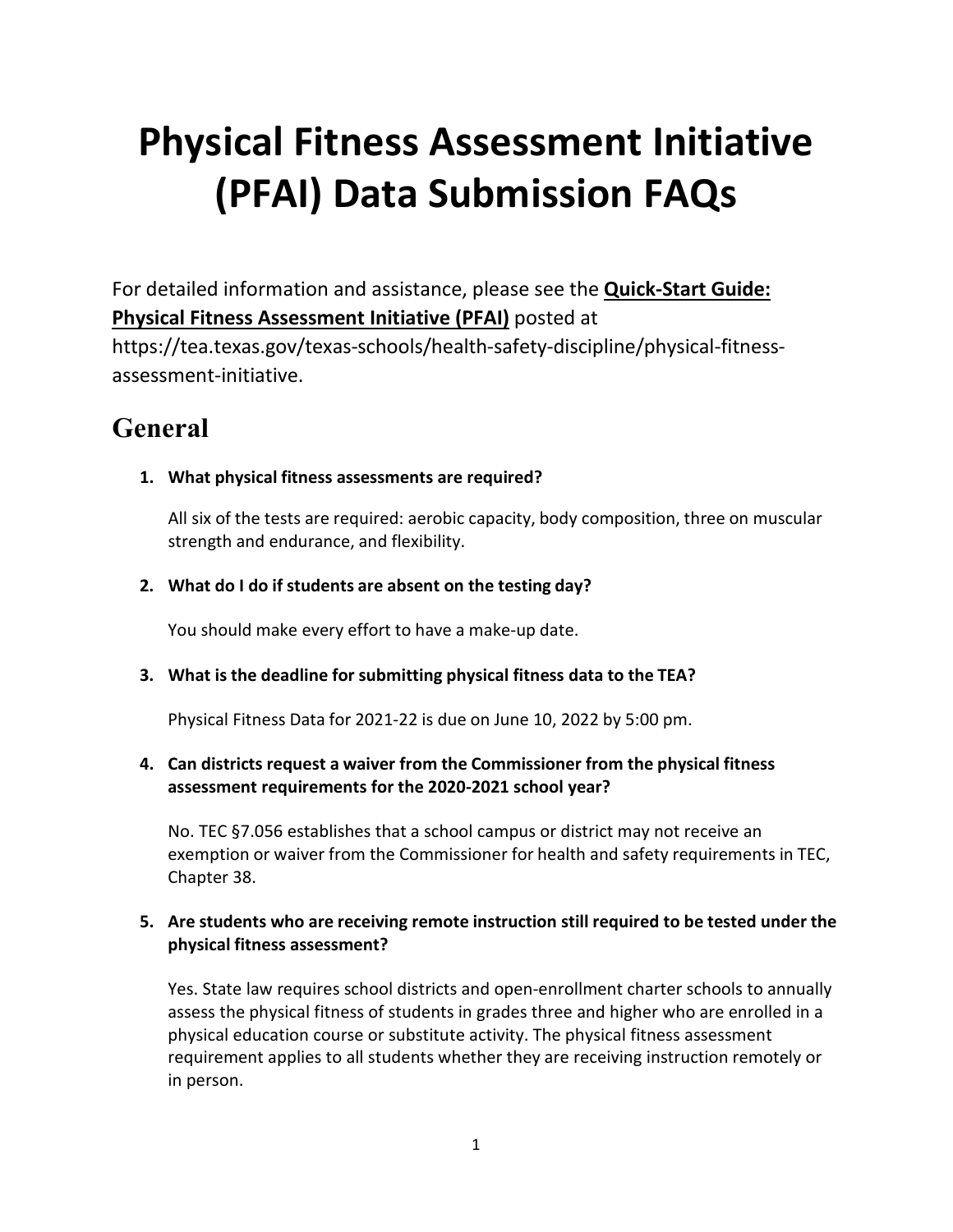# **6. Are students required to come to campus to be administered the physical fitness assessment?**

There is nothing in law or rule that limits the location of the physical fitness assessment or that guides who may administer the assessment. Consequently, school districts have the authority to determine where physical fitness assessments will occur, including using remote options.

# **7. Does TEA have guidance for how to administer the physical fitness assessment components in a remote setting?**

Local districts and schools may determine that some or all of the assessment components may be assessed remotely. Schools are encouraged to provide detailed guidance to parents for how to conduct each component safely in a remote setting. Schools implementing remote instruction when they would normally conduct physical fitness testing may wish to conduct some components of the physical fitness assessment in a virtual setting, and then complete the rest upon return to in-person instruction. If all components are not completed during the school year, schools should still report the data they have available for each student. For additional information on the six components of the physical fitness assessment, see th[e Physical Fitness](https://tea.texas.gov/sites/default/files/PFAI_Testing_Information_Standards%2010-12-17.pdf) Assessment Initiative [Testing Information](https://tea.texas.gov/sites/default/files/PFAI_Testing_Information_Standards%2010-12-17.pdf) and Standards.

### **8. Are schools required to submit fall and spring fitness data?**

The decision to assess a student's physical fitness during the fall and spring is a local district decision. Schools are only required to submit physical fitness data to TEA once per year. The most recent assessment results should be reported.

#### **9. What if parents request their student's physical fitness assessmentresults?**

The district is responsible for providing requested fitness assessment results to parents using district data.

#### **10. If I need technical assistance, who do I contact for support?**

For assistance with PFAI, please email *[pfaiprogramsupport@tea.texas.gov.](mailto:pfaiprogramsupport@tea.texas.gov)* 

# **Accessing the PFAI Application**

# **11. How do I access the PFAI application?**

See "Accessing the PFAI in the Quick-Start Guide: Physical Fitness Initiative (PFAI)".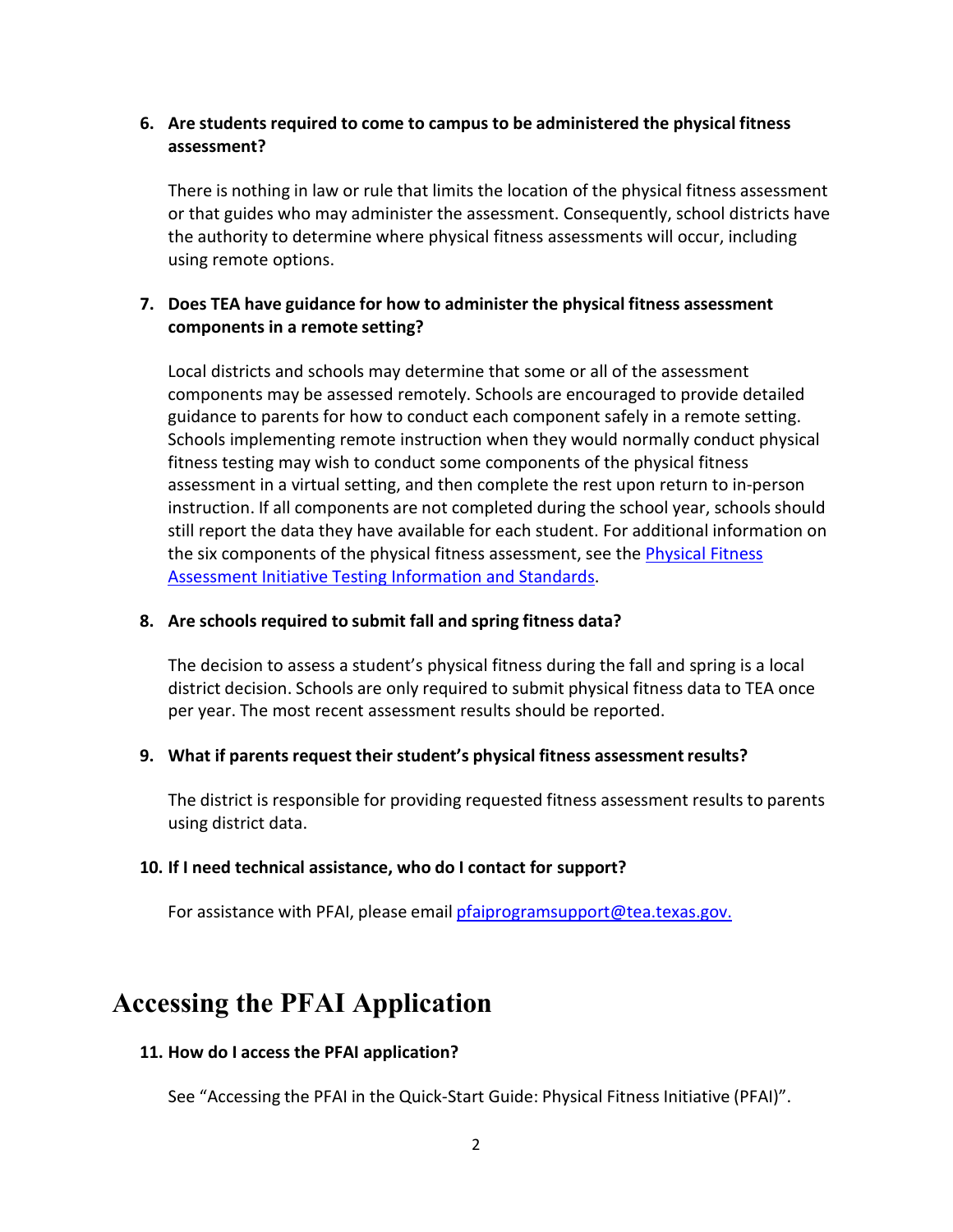#### **12. Do I need a TEAL account?**

Yes, see "Accessing the PFAI in the Quick-Start Guide: Physical Fitness Initiative (PFAI)".

#### **13. How do I get a TEAL account?**

See "Applying for a New TEAL account in the Quick Start Guide".

#### **14. Can I expedite the process when applying for a TEAL account?**

Once the application is completed, the district superintendent or designee responsible for approving TEAL accounts must approve the request before TEA staff can make the final approval. The TEA approves requests daily.

#### **15. How do I reset my password if I have a TEAL account?**

Your username or email address must be registered with the system to retrieve your password. A reset password option is available from the TEAL login page at [https://tealprod.tea.state.tx.us/.](https://tealprod.tea.state.tx.us/)

#### **16. How do I retrieve my username if I have a TEAL account?**

A retrieve username option is available from the TEAL login page at [https://tealprod.tea.state.tx.us/.](https://tealprod.tea.state.tx.us/)

# **Using the PFAI System**

#### **17. How do I upload a data file to TEA via PFAI?**

See "Using the PFAI Application in the Quick Start Guide".

## **18. Can the physical fitness data file be re-uploaded in PFAI? What if our district uploaded the wrong data or incomplete data?**

Data files that are uploaded in PFAI **cannot** be overwritten. If data must be deleted to allow for a new upload, please contact [pfaiprogramsupport@tea.texas.gov](mailto:pfaiprogramsupport@tea.texas.gov) and include the district and/or campus name of data to be deleted.

#### **19. Can the fitness data template be modified by changing the order of the columns or be adding and deleting columns?**

No. The template must not be modified in any way. The data should be entered in both the order and format as listed in the quick start guide and sample template.